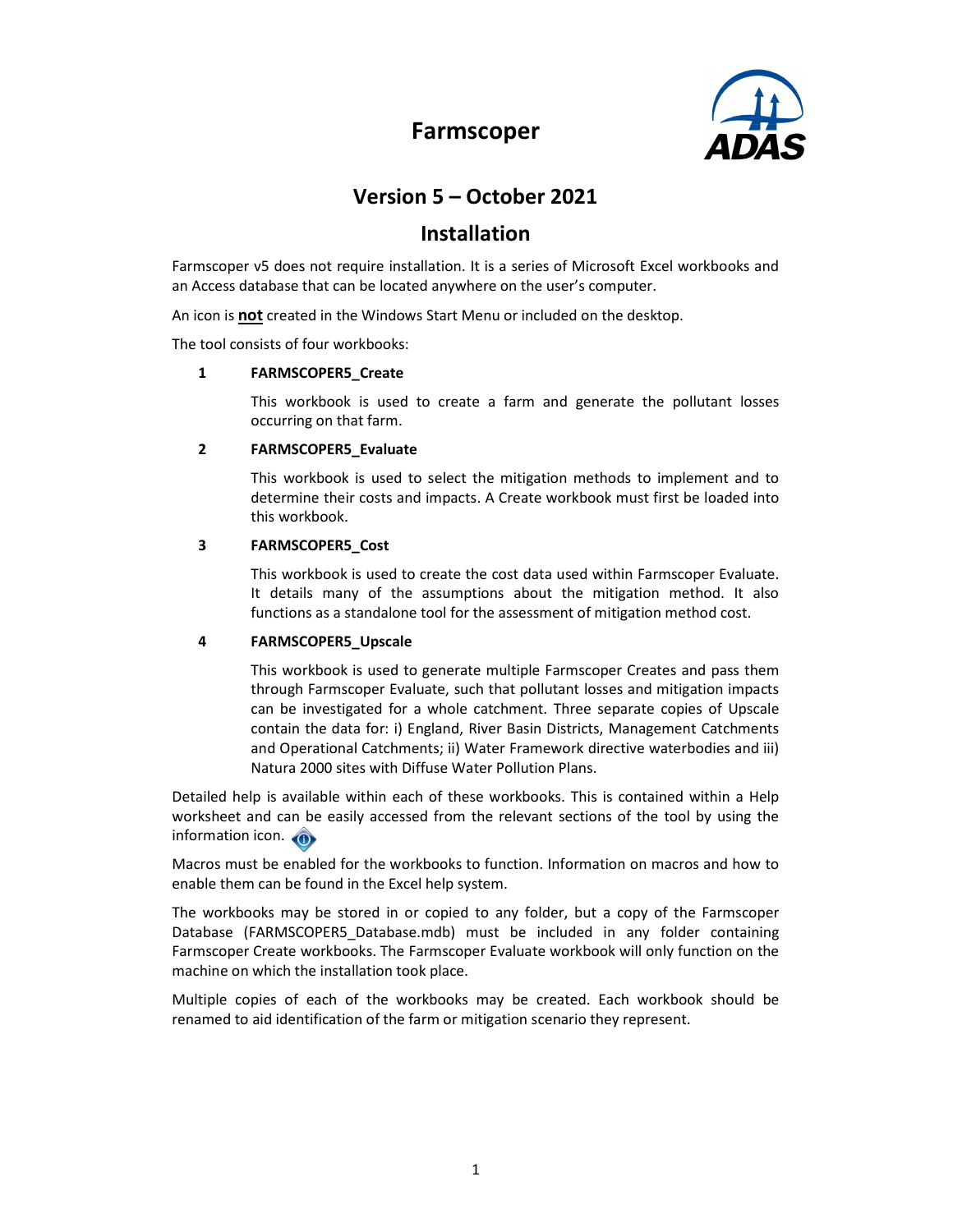## Quick Start Guide

This is a brief introduction to the Farmscoper tool and highlights the basic features available. For more information, see the help sections contained within each workbook.

- $\Box$  The steps within solid boxes are essential to the use of Farmscoper.
- $[TT]$  The steps within dashed boxes are optional.
- [] The brackets refer to the relevant worksheets in the Farmscoper workbooks.

#### FARMSCOPER Create

- 1. Open "FARMSCOPER5 Create.xls"
- 2. [Control] Select Rainfall Zone
- 3. [Control] Select Soil Type
- 4. [Control] Select Drain Status
- 5. [Control] Select Farm Type

This determines the pollutant loads for the specified farm type and environment.

- 6. [Control] Click "Customise Farm"
- 7. [Farm] Edit livestock numbers, cropping and manure management
- 8. [Farm] Click "Build Farm"

This then determines the pollutants loads for the customised farm, with the environment as selected on [Control].

9. [Control] Click "Load Cost Data"

Browse to a copy of the FARMSCOPER\_Cost.xls file. This updates the cost data for livestock and cropping for the time period selected in the cost file. Note that this is only required if changes have been made to the Cost workbook.

- 10. [Control] Click "Select Production System"
- 11. [Economics] Edit livestock system properties and percentage of land used to produce feed used on farm
- 12. [Farm] Click "Build Farm"

This updates the production values for the farm

13. [Control] Click "Set Field Operations"

- 14. [Field Operations] Edit the number of field operations and harvest properties for the different crop type
- 15. [Farm] Click "Build Farm"

This updates the energy use values for the farm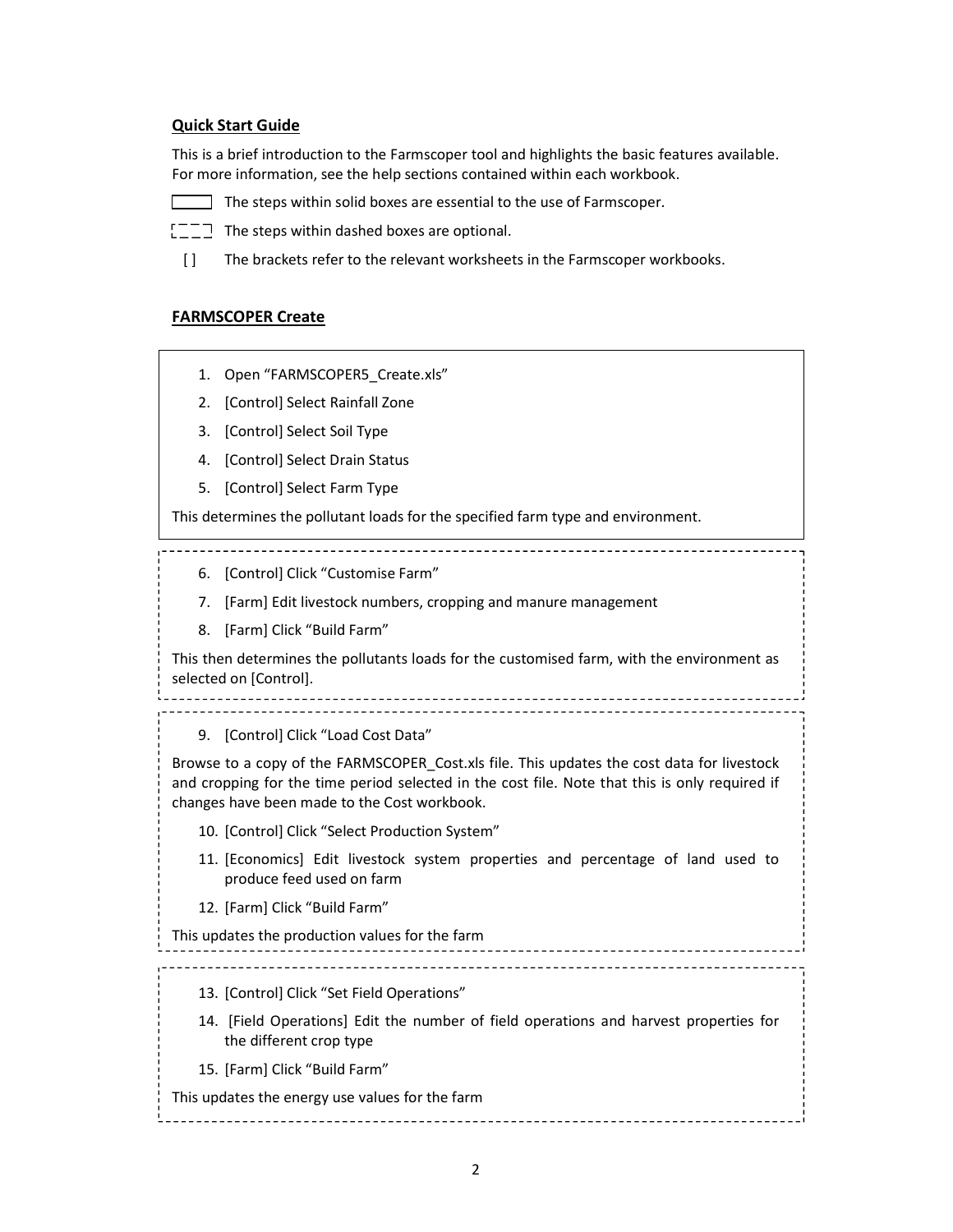- 16. [Report] View a printable report
- 17. [Report] Click "Expand or compact report"

This shows the pollutant losses and information on the cropping and livestock for the farm.

18. Use the standard Excel Save As feature to save the file with a different name e.g. "FS5\_CreateMyDairyFarm.xls"

There are additional features in FARMSCOPER\_Create to aid visualisation of the created farm and to investigate the drainage, pollutant losses and other outcomes predicted.

#### FARMSCOPER Evaluate

- 1. Open "FARMSCOPER5\_Evaluate.xls"
- 2. [Control] Click "Load Data"

Browse to your modified copy of the FARMSCOPER\_Create.xls file. This loads the pollutant data and other information into this file.

3. [Control] Click "Load Cost Data"

Browse to a copy of the FARMSCOPER\_Cost.xls file. This updates the mitigation method cost data for the period selected in the cost file. Note that this is only required if changes have been made to the Cost workbook.

- 4. [Control] Click "Select Method Settings"
- 5. [Method Settings] Select pollutants or management types of interest.

This will select a range of appropriate mitigation methods to be investigated.

6. [Method Settings] Tick the box to reflect the prior uptake of mitigation methods.

This will set the current uptake of mitigation, based upon national survey data.

- 7. [Control] Click "Select Method List"
- 8. [Method List] Enables the fine tuning of the mitigation methods selected and the levels of prior method uptake

#### THEN EITHER

9. [Control] Click "Evaluate Methods Individually"

This determines the individual impact of each of the mitigation methods selected

- 10. [Graphs] View the results to quickly see the range of pollutant reductions
- 11. [Output] Look at the data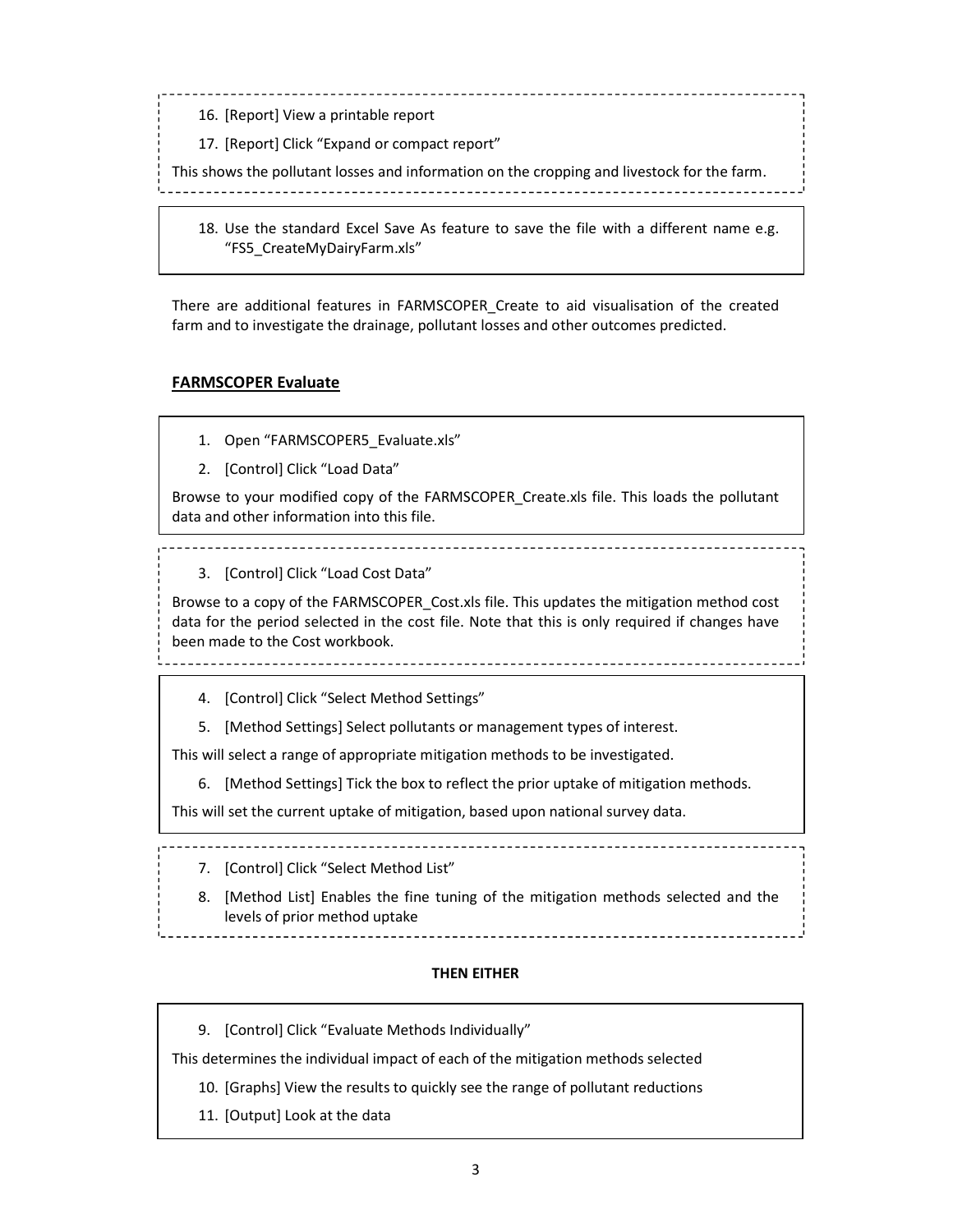12. [Output] Filter the results for desired costs and pollutant reductions

- 13. [Output] Select cells with results of interest
- 14. [Output] Click "Create Report"
- 15. [Report] View a printable report

16. Use the standard Excel Save As feature to save the file with a different name e.g. "FS5\_EvaluateMyDairyFarmIndividual.xls"

<u>----------------------</u>

# OR

17. [Control] Click "Evaluate Methods Together"

This determines the individual impact of all mitigation methods when applied together

- 18. [Output] View the percentage reductions for the different pollutants and costs of implementation
- 19. [Output] Click "Create Report"
- 20. [Report] View a printable report
- 21. Use the standard Excel Save As feature to save the file with a different name e.g. "FS5\_EvaluateMyDairyFarmTogether.xls"

There are additional features in FARMSCOPER\_Evaluate on the [Method List] sheet to allow for greater specification of the methods chosen such as maximum levels of implementation and which method to implement where they cannot be implemented at the same time. The Evaluate worksheet also allows for the optimisation of method selection. This produces a list of scenarios which contain the optimal combination of methods at a certain cost.

## FARMSCOPER Cost

The FARMSCOPER\_Cost workbook is designed to determine the cost coefficient data required for the mitigation methods contained within Farmscoper Evaluate. It can also act as a standalone tool to determine the total cost of method implementation. The Cost workbook contains a list of 'unit cost' data for multiple years – the user is able to select which of these years is to be used for the cost assessment. The Cost workbook also contains a worksheet for every mitigation method, which details all the assumptions made in order to calculate the cost of implementation, as well as the unit costs required for that calculation. To view the detail for any mitigation method, the user needs to know the numerical method ID from Farmscoper Evaluate – they can then browse to that worksheet within the Cost workbook, or use the selection feature available on the [Control] worksheet.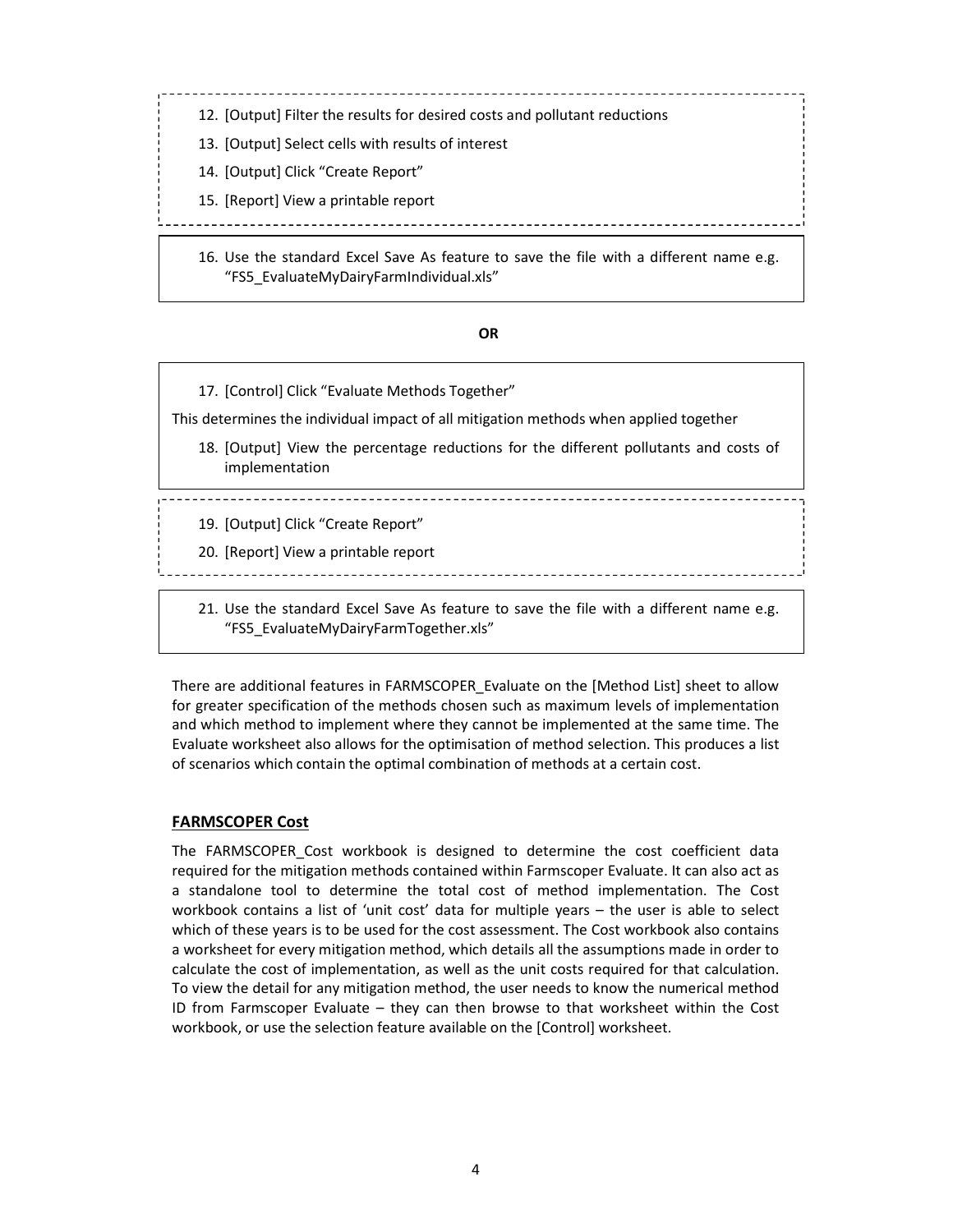#### FARMSCOPER Upscale

- 1. Open "FARMSCOPER5\_Upscale.xls"
- 2. [Control] Click "Set Working Folder"

This specifies where the output files from using Farmscoper Upscale will be saved.

3. [Control] Click "Set Location of Farmscoper Create"

This specifies the Farmscoper Create file that will be used to generate the farms. The values in this file on [Field operations] and [Economics] will be used for all farms.

4. [Control] Click "Set Location of Farmscoper Evaluate"

This specifies the Farmscoper Evaluate file that will be used for the assessment of mitigation methods. The active methods in this file on [Method List] will be applied to all farms, and if "Use Prior Implementation" is selected on [Method Settings] the appropriate values will be selected for each farm.

#### THEN EITHER

- 5. [Control] Click "Show Farm Type Names"
- 6. [Farm Names] Select which farm types to use
- 7. [Control] Click "View / Edit Census Data"
- 8. [Census Data] Select which catchments or areas to use
- 9. [Control] Ensure "Show Farm Practice Worksheets" is selected
- 10. [Manure] Edit the manure management preferences
- 11. [Fertiliser] Edit the fertiliser and pesticide application rates
- 12. [Weightings] Edit the weightings used to allocate the agricultural census data to different farm types

13. [Control] Click "View / Edit Census Data"

- 14. [Census Data] Edit the agricultural census data for the catchments
- 15. [Control] Click "View / Edit Location Data"
- 16. [Census Data] Edit the farm counts and locations
- 17. [Control] Click "Run from Census Data"